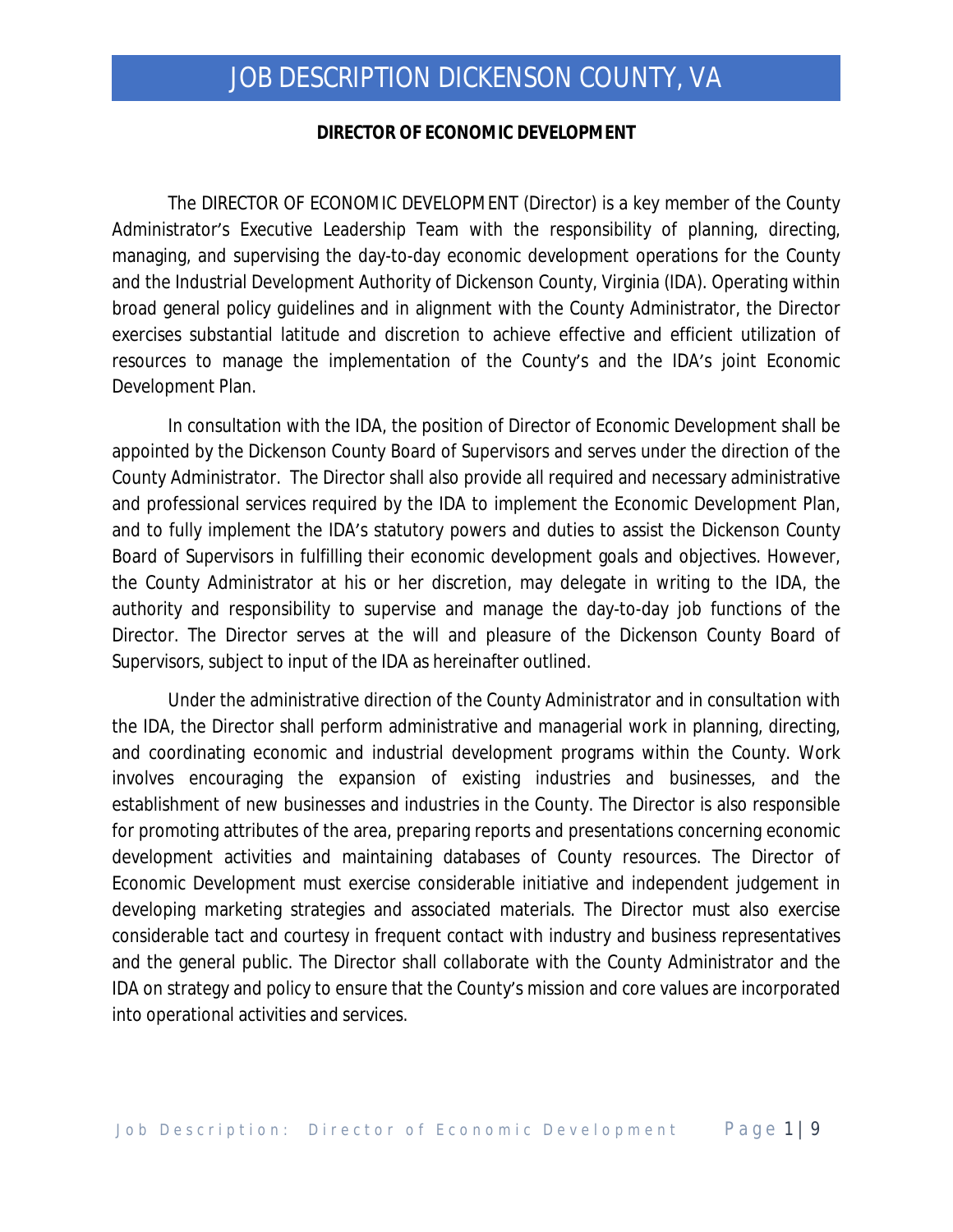### **ESSENTIAL JOB FUNCTIONS:**

Since every duty associated with this position may not be described herein, the Director may be required to perform duties not specifically spelled out in the Job Description, but which may be reasonable considered to be incidental in performing his or her duties just as though they were written out in this job description.

## ESSENTIAL FUNCTIONS

- $\triangleright$  Coordinates and assists with the development and implementation of marketing strategies, plans, and promotions to attract and encourage business, industry, commercial development, workforce and tourists to locate in Dickenson County; receives inquiries from developers, business firms and others interested in establishing or expanding industry in the County.
- $\triangleright$  Establishes and maintains favorable contacts with a variety of business and industry representatives, and representatives of other industrial promotion and marketing agencies, to publicize and promote attributes of location and development within County; develops and maintains positive relationships between County government and business and industry.
- $\triangleright$  Investigates labor supply, transportation, utilities, machinery, financing and other requirements for the establishment of a new industry.
- $\triangleright$  Collects demographic, geographical, economic and other related data about the County; prepares technical reports, brochures and special presentations to be used in publicizing the advantages of locating in the County or for presentation to a firm expressing interest in the County.
- $\triangleright$  Assists industry and businesses through the local, state or federal permitting processes.
- Provides ongoing support for Workforce Development activities on behalf of County companies and businesses, and assists with the development of programs that will strengthen the skills of local workforce.
- $\triangleright$  Calls on existing businesses to encourage and assist their growth within the County.
- Develops strong working relationships with other economic development organizations, property owners and resources to promote economic development activities.
- $\triangleright$  Provides administrative and professional (staff support) services required by the IDA to implement the Economic Development Plan and to fully implement the IDA's statutory powers and duties to assist the Dickenson County Board of Supervisors in fulfilling their economic development goals and objectives.
- Attends conferences, seminars, workshops, classes, lectures, etc., as appropriate, to enhance and maintain knowledge of trends and developments in the field of economic development and tourism; attends professional, civic, and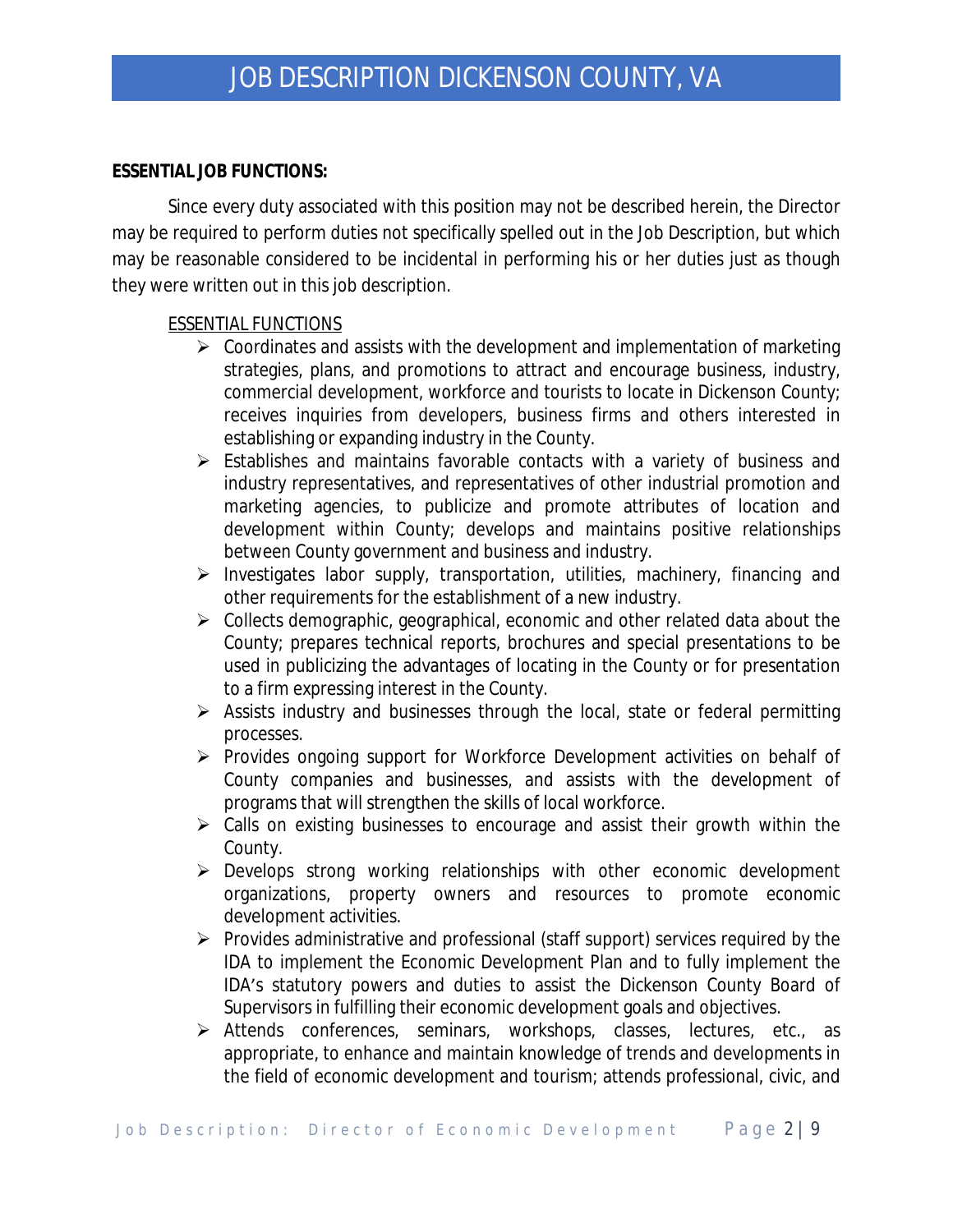social gatherings, as appropriate, to represent and promote interests of the County and to collect information pertinent to advancement of interests of the County.

- Work is primarily performed in the Economic Development Office. Some travel is involved by automobile to various locations generally within the State; however, out of state travel may be required.
- $\triangleright$  Acts as a spokesperson with media outlets, at community and civic events, both local and regional, to promote, communicate and reinforce the effective positive goals and objectives of the Board of Supervisors and the IDA to create growth and improve the community.
- $\triangleright$  Prepares news releases and makes oral announcements to news media, as appropriate, pertaining to activities of the County and IDA, such as location of new industry, expansion of existing industry, new marketing campaigns, etc.
- $\triangleright$  Provides assistance with short and long-range project planning.
- Develop, administer, recommend, implement, monitor, and oversee tourism programming to include tourism advertising and promotions, economic development, and projects and programs.
- $\triangleright$  In consultation with the Director of the Chamber of Commerce, plans, coordinates, and implements specialized programs to serve small business, entrepreneurs, and agricultural businesses in support of attracting investment to the County.
- $\triangleright$  Compiles and maintains databases with marketing, demographics and other related data.
- $\triangleright$  Compiles and maintains current data on the industrial and commercial locations, tourism industry and characteristics of the County, including available sites and buildings and coordinates with other county departments, regional partners and state agencies to maintain information on transportation, labor market, utilities and social-economic conditions and related information.
- $\triangleright$  Assists in preparation of grants, RFP's, incentive programs, and financial analyses.
- $\triangleright$  Seeks out projects and grants to aid in the enhancement of quality of life for citizens of the County.
- $\triangleright$  Assists in the preparation of proposals and information for investment prospects including site selectors, corporate real estate, and economic development partners.
- $\triangleright$  Possesses familiarity with incentive programs available to the county including the Enterprise Zone and Opportunity Zone programs, and shall prepare and have available targeted economic incentive packets for prospective industries and businesses.
- Maintains accurate and up-to-date information on the County's tourism and economic development websites.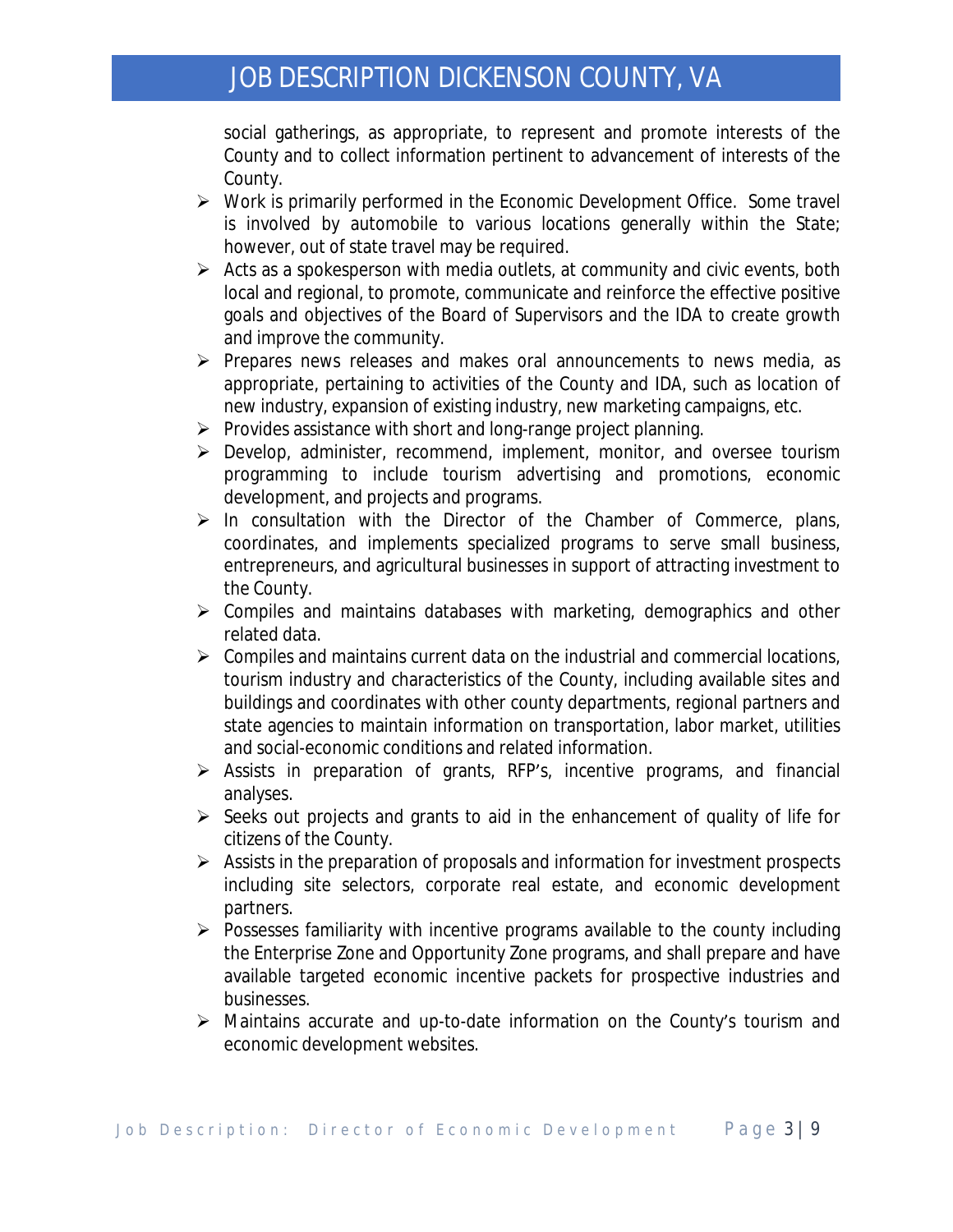- $\triangleright$  Processes requests for information and literature from ad responses, other tourism centers and brochure distributors.
- $\triangleright$  Oversees event planning efforts for tourism, and coordinates activities with the towns located within Dickenson County.
- Coordinates and assists economic development activities with each town located within Dickenson County.
- $\triangleright$  Prepares economic development funding applications to local, regional, state or federal agencies and/or organizations, and is knowledgeable of funding sources.
- Recruits business investment in Dickenson County. Assists potential businesses with the showing of sites and buildings to prospects, making presentations and responding to information requests in a timely, accurate, and professional manner.
- $\triangleright$  Meets with potential developers, industry and building owners, and their representatives to facilitate participation in development projects.
- $\triangleright$  Works as a liaison between property owners, prospective business tenants, real estate agents, and developers to match available properties with desired commercial business tenants and developers to match available properties with desired commercial business activities, and arranges tours of County facilities to show real estate available for commercial or business use.
- $\triangleright$  Develops and maintains a database of vacant or underutilized commercial, industrial, and office spaces.
- $\triangleright$  Responsible for planning and organizing the implementation of projects, administering community development activities, and coordinating the implementation of public facility improvements, public services and other related programs.
- $\triangleright$  Develops and maintains a public relations media plan to produce and publish mass communication through email blasts and marketing promotions.
- $\triangleright$  Represents the County and IDA at economic related meetings, appropriate boards, commissions, or committees as assigned.
- $\triangleright$  Measures, monitors, and reports performance metrics associated with economic development policies, projects, programs and Economic Development Plan.
- $\triangleright$  Develops and manages incentive programs for attracting businesses to the County.
- $\triangleright$  Maintains accurate and up to date records and files, and performs administrative tasks related to office operations.
- $\triangleright$  Consult with and work closely with the Dickenson County IDA attorney to ensure compliance with state and federal laws, rules and regulations, and to fulfill the job duties and responsibilities as outlined herein
- $\triangleright$  Shall possess excellent oral and written communication skills.
- $\triangleright$  Shall possess functional skills with personal computer to include word processing, presentations, spreadsheets and Adobe software; and shall possess skills and experience with website development and social media usage.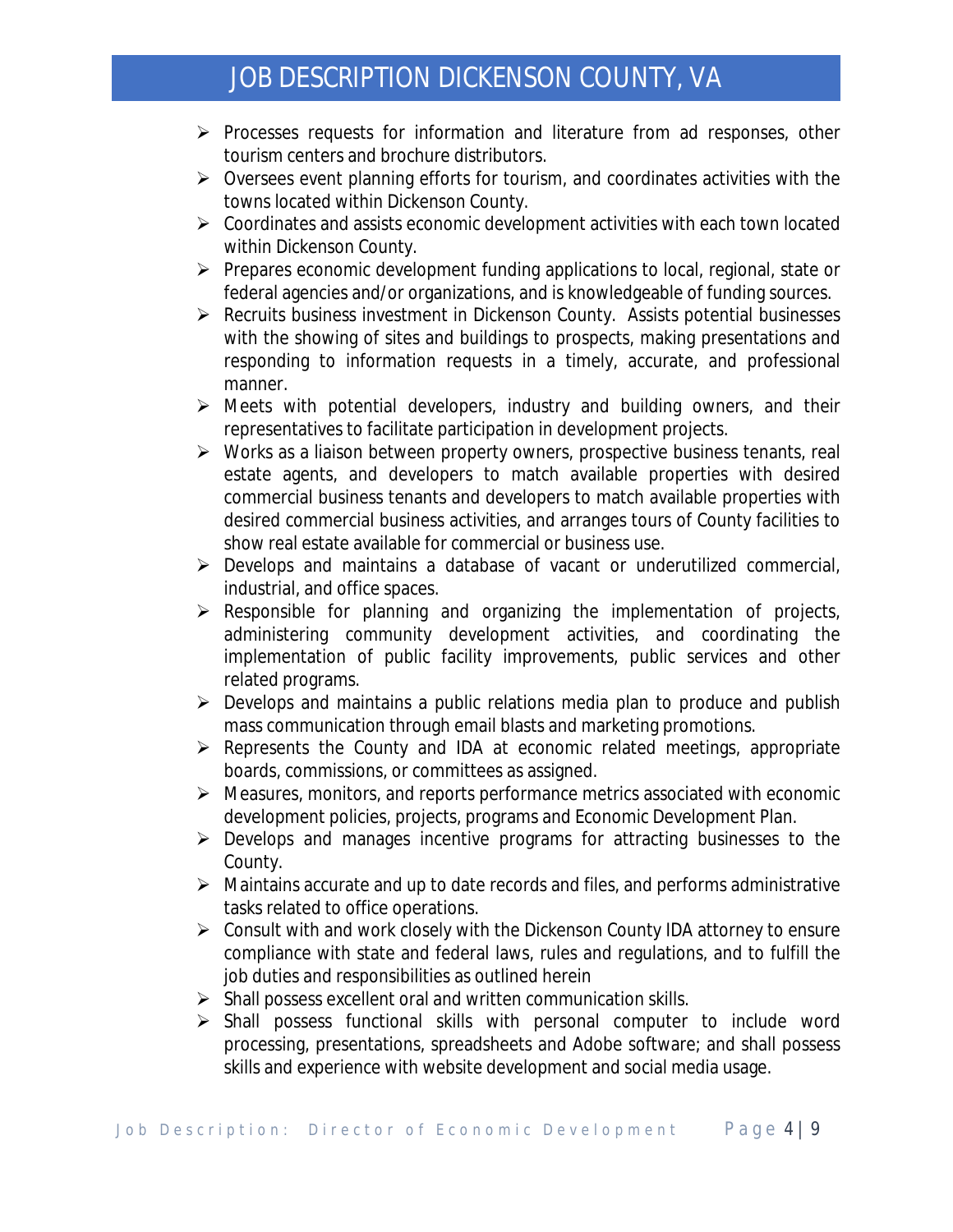$\triangleright$  Performs other duties as required.

## **QUALIFICATIONS:**

- 1. In consultation with the IDA, the Board of Supervisors preference is to employ a Professional Economic Development Director whose qualifications include:
	- a) Possession of a Bachelor's Degree in marketing, communications, business administration, public administration, or a related field.
	- b) Six to nine years of increasingly responsible experience in economic development, marketing, real estate, public relations management or a related field.
	- c) A Master's Degree in the above fields and/or Certification in Economic Development (CED).
- 2. When conditions preclude hiring a Professional Economic Developer, the Board of Supervisors and Industrial Development Authority may select a candidate possessing any combination of training, knowledge, skills and abilities who possesses a Bachelor's degree in marketing, communications, business administration, public administration or a related field.
- 3. The IDA may require the Director to be bonded, and if so, the IDA shall request the prospective employee to fill in an application to a recognized bonding firm, selected by the IDA. Failure to qualify for bonding shall disqualify an applicant from being considered for the position of Director.

## **PHYSICAL DEMANDS:**

The physical demands described here are representative of those that must be met to successfully perform the essential functions of the Director of Economic Development:

- $\triangleright$  While performing the duties of this job, the Director is frequently required to speak and hear; sit; stand; bend; stoop; bend knees; use hands and fingers to handle, feel or operate objects, tools or controls; reach with hands and arms; use wrist for repetitive motion; drive a vehicle; get in and out of vehicles; tolerate exposure to weather; domestic animals and environmental allergens. The Director occasionally must lift and/or move up to 25 pounds. Specific vision abilities required by the job include close vision and ability to adjust focus. Hand/eye coordination is necessary to operate office equipment.
- $\triangleright$  While performing the duties of the job, the Director occasionally is required to work in outside weather conditions. The Director may be exposed to wet and/or humid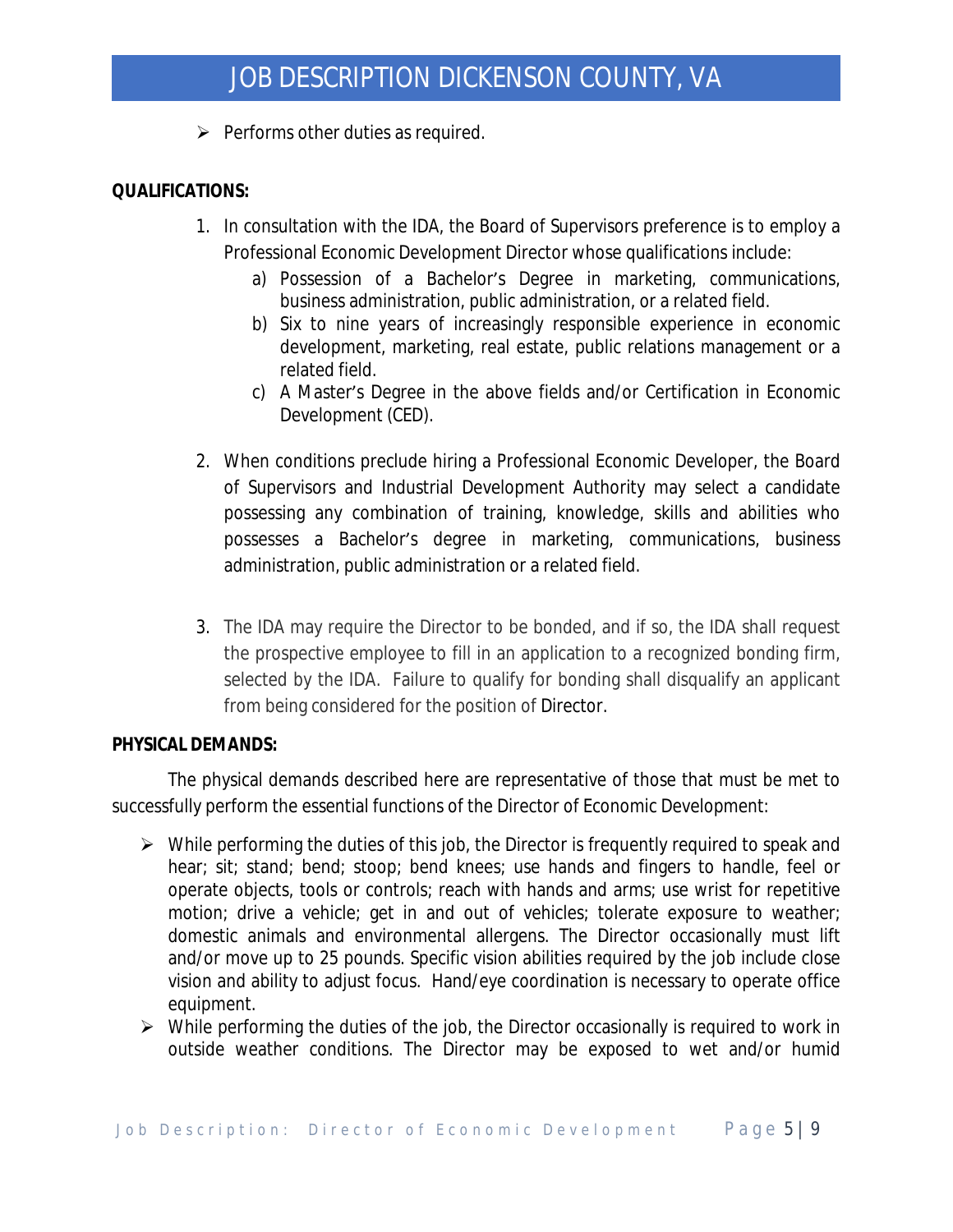conditions, extreme cold, and extreme heat. The noise level in the work environment is quiet to moderately loud, depending on the task or equipment being used.

 $\triangleright$  The Director must be free from mental and/or physical disorders which would interfere with the performance of duties as described, and have the ability to maintain his/her composure with the public and coworkers on a daily basis, and during stressful or emergency situations.

#### **RESIDENCE REQUIREMENT:**

The Director, as a part of his or her employment, shall maintain a residence in Dickenson County, Virginia. If the Director lives outside of Dickenson County, he or she shall have a period of up to twelve months from the date of hire to establish a residence in Dickenson County.

#### **DRIVERS LICENSE:**

The Director, as part of his or her employment, shall maintain a valid and unrestricted driver's license. If during the course of employment the Director is convicted of a traffic offense or other crime which results in a suspension, revocation or any driving license restrictions of any nature, the Director shall be subject to immediate dismissal.

#### **RULES OF GENERAL CONDUCT:**

The Dickenson County personnel policy shall govern the conduct of the Director.

#### **REPORTING:**

The Director of Economic Development shall report to and be held accountable by the Dickenson County Board of Supervisors for the performance of all job duties and responsibilities by the Dickenson County Board of Supervisors. In addition, the Director of Economic Development shall fully inform and solicit feedback from the IDA pertaining to all activities pertaining to economic development. The day-to-day supervision of the Director shall be performed by the County Administrator.

#### **PERFORMANCE AND EVALUATIONS:**

#### **PERFORMANCE**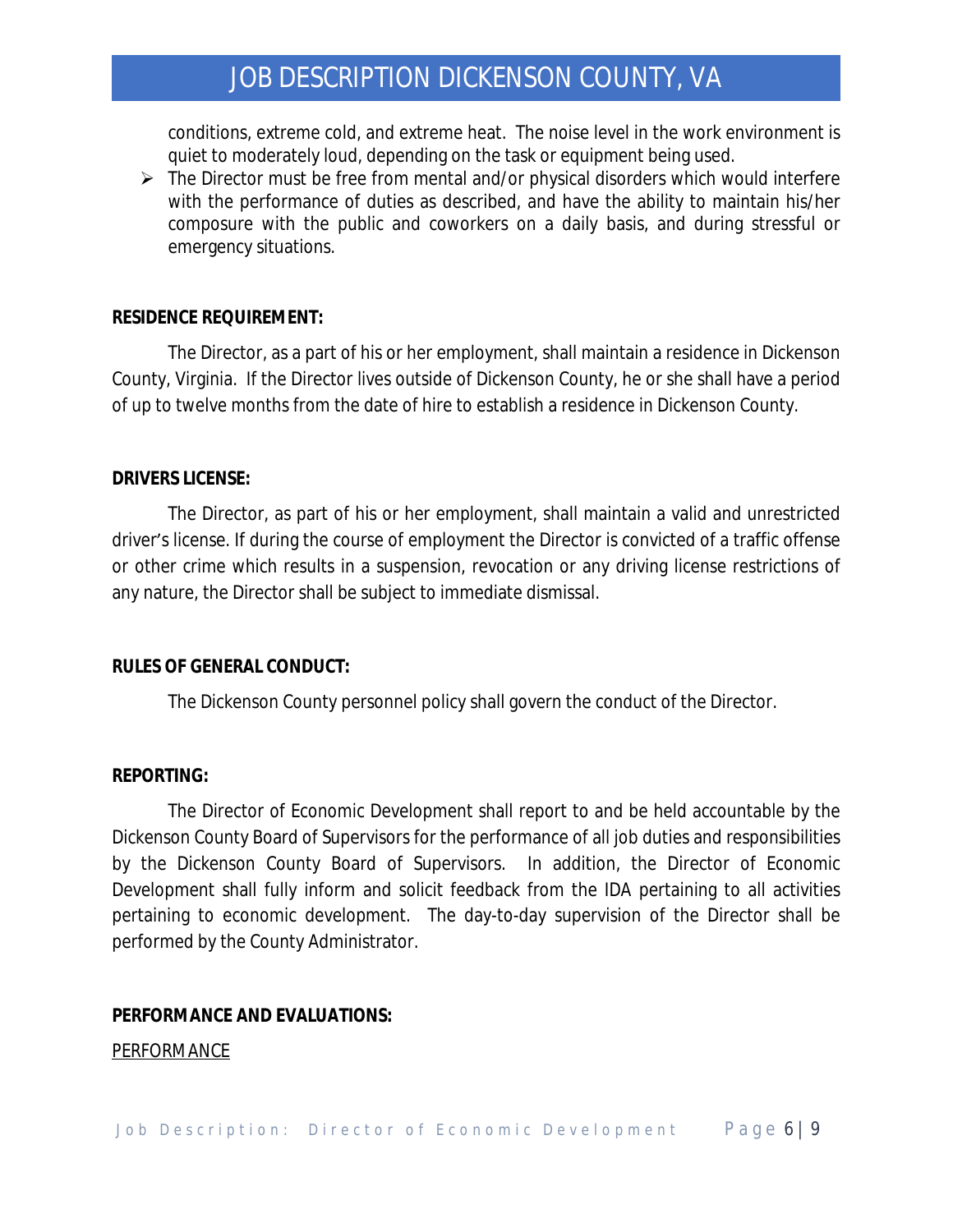If at any time during the tenure and employment of the Director, the IDA has cause to determine that the Director has not fulfilled the terms and conditions of the job description or has failed to meet the expectations of the IDA, the IDA Chairman shall in writing notify the County Administrator of any such non-compliance or failure to perform said job functions. Within ten (10) days of the receipt of the written notice, the County Administrator shall meet with the Director and Chairman of the IDA to consider the alleged issues, problems or concerns raised by the IDA. After the termination of the meeting and if no resolution of the matters has been reached in the meeting, the County Administrator after consulting with the IDA chairman may solely and unilaterally resolve the matter by taking the following corrective actions:

- 1. Revise the job description;
- 2. Administer the job description;
- 3. Perform a job evaluation in consultation with the IDA chairman;
- 4. Set up conditions of continued employment;
- 5. Provide in-service training;
- 6. Place the Director on probation with terms and conditions;
- 7. Suspend the Director without pay with terms and conditions;
- 8. The County Administrator may recommend to the Dickenson County Board of Supervisors that the Director be terminated;
- 9. The above actions are not exclusive and shall not limit the Dickenson County Board of Supervisors from any and all further actions that may be deemed necessary.

#### EVALUATION

In consultation with the Chairman of the IDA, the County Administrator shall issue specific written quarterly goals and objectives to be performed by the Director. The County Administrator in consultation with the Chairman of the IDA shall perform a written evaluation of the job performance of the Director no less than annually.

## **SALARY:**

The Director's salary shall be established by the Dickenson County Board of Supervisors, in consultation with the Dickenson County IDA.

#### **BENEFITS:**

The Director of Economic Development employee benefits are governed by the Dickenson County personnel policy.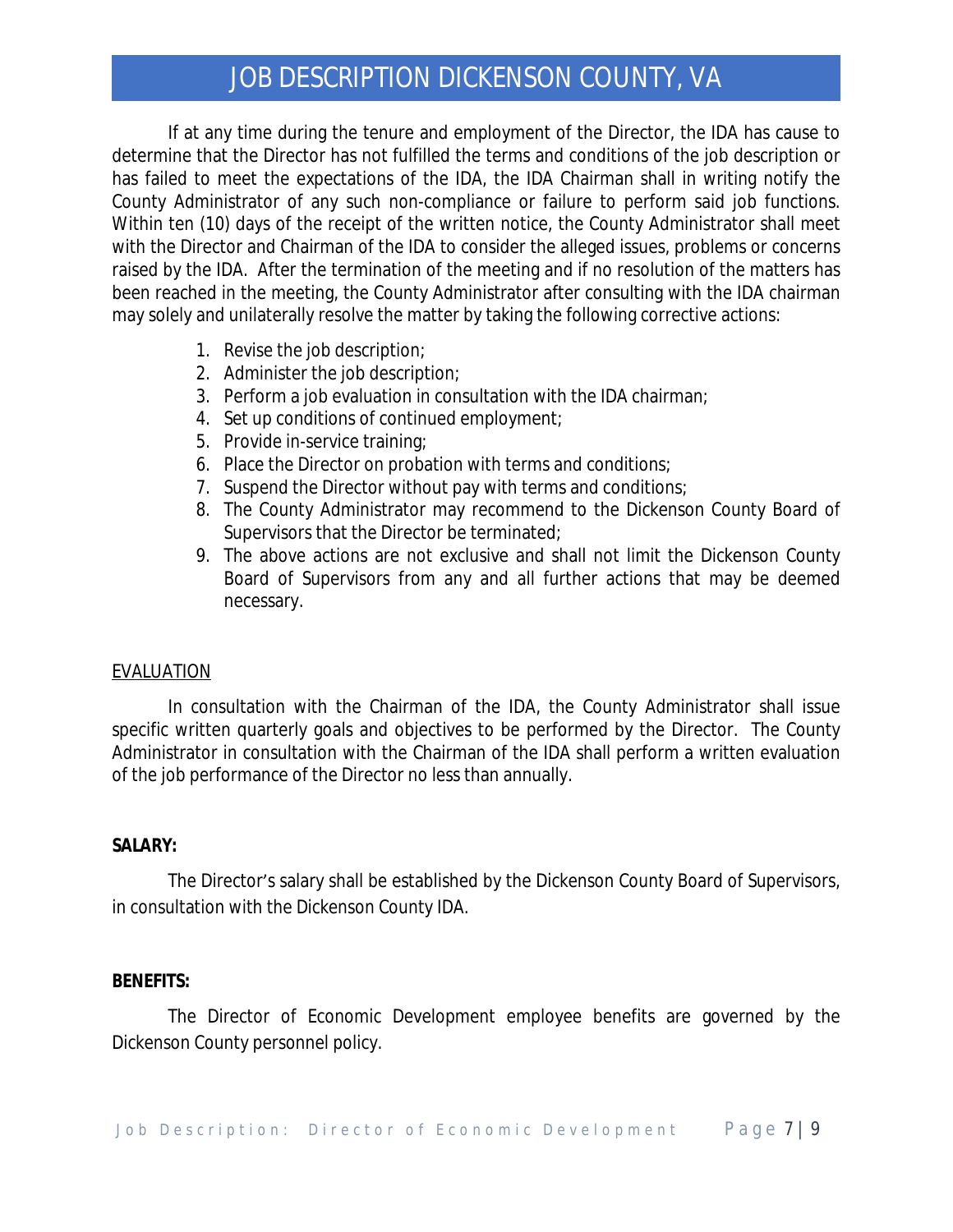### **VACATION AND SICK LEAVE:**

The County Administrator shall oversee and maintain vacation and sick leave accruals of the Director of Economic Development.

### **ELIGIBILITY FOR EMPLOYMENT:**

To be eligible for employment, the Director of Economic Development shall not be a convicted felon and shall not be convicted of a crime involving moral turpitude including, but not limited to, crimes involving lying, cheating, or stealing. If, during the course of employment, the Director is convicted of a felony or crime involving moral turpitude including, but not limited to, crimes involving lying, cheating, or stealing, the Director shall be subject to immediate dismissal.

### **HIRING PROCESS:**

- Candidates shall submit a job application and resume by or before the predetermined deadline for receipt of applications.
- The Vetting Committee, as defined In the County's Economic Development Plan, shall review and screen all applications. The goal of this phase is to reduce the pool of candidates from a large group to a manageable group of no more than ten people to be interviewed.
- A candidate evaluation form will be completed for each candidate interviewed and will be used to narrow the field of candidates presented the Board of Supervisors and the IDA for final interviews with the top three applicants.
- Upon the selection of the final candidate, the Board of Supervisors and IDA will collaborate to develop an appropriate offer of employment
- The County Administrator will conduct reference checks and, if needed, completion of documentation necessary for the applicant to be bonded.
- An offer of employment will be made after successful of the prior steps.